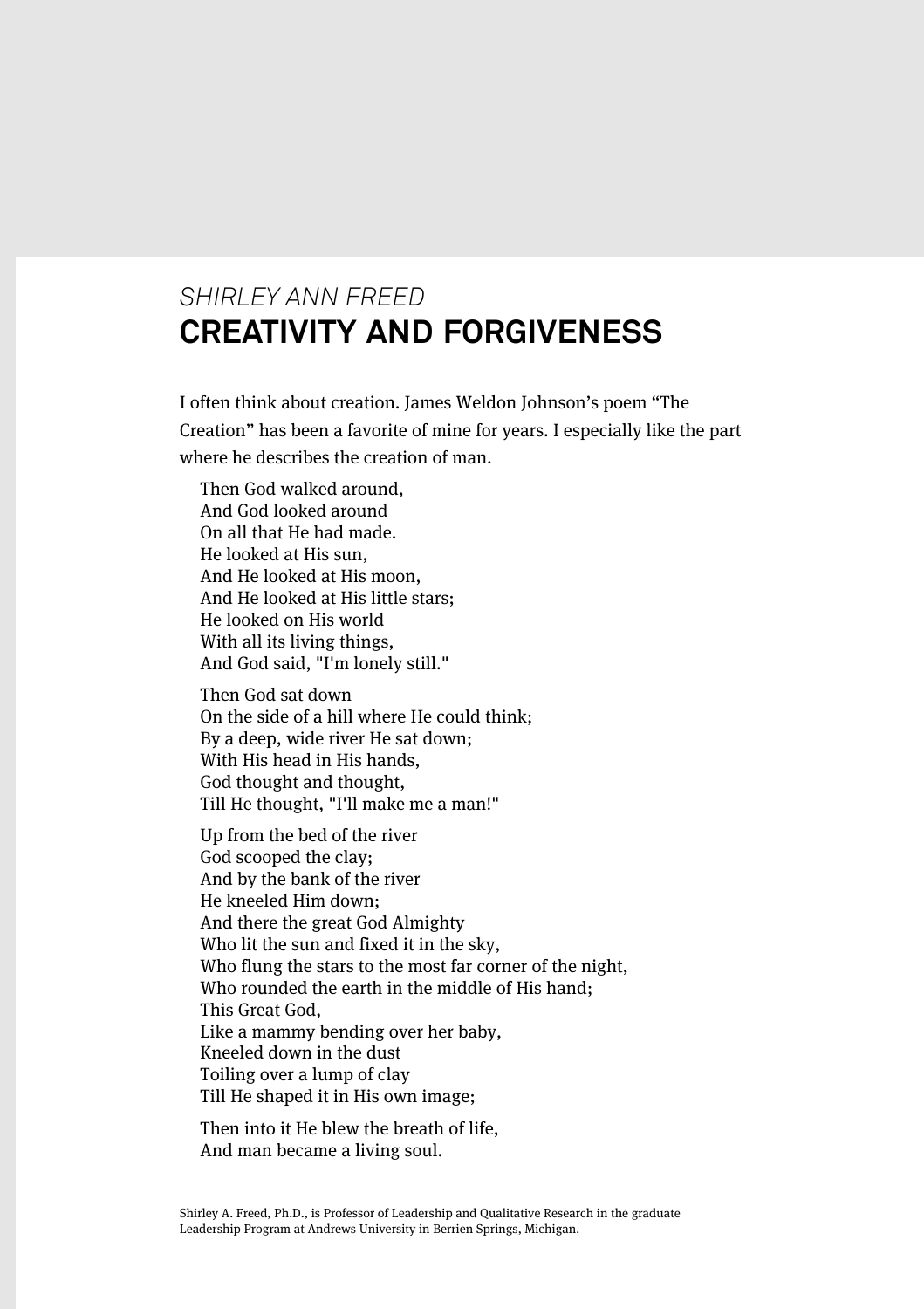Amen. Amen. (Johnson, 1922)

"So God created man in His own image; in the image of God He created him; male and female He created them" (Gen. 1:27, New King James Version). What does it mean to be created in the image of God? We're a bit afraid to think about it, aren't we? It sort of seems sacrilegious to think about being like God—in His image. We know ourselves too well—in His image doesn't often describe our behaviors.

But Browning and Reed (2004) said, "Human beings are born in the image of God, with gifts of creativity and a capacity to love and trust" (p. 59). White (1903) confirms that "every human being, created in the image of God, is endowed with a power akin to that of the Creator individuality, power to think, and to do" (p. 17). It seems clear: God made us in such a way that we are capable of creating—things, ideas, procedures, strategies, etc.

Imagine what it must have been like for Adam and Eve, with powers of creativity, and with permission to explore and experiment in their garden home. Joyful, wholehearted and full of energy. Created to create. But then fear entered.

"I heard Your voice in the garden, and I was afraid because I was naked; and I hid myself" (Gen. 3:10).

And Adam and Eve's fear drove them into hiding. God's beautiful, new friends—hiding. Consider another Bible story found in Matthew 25:14-30. It's the story of a man with three servants who went travelling to a far country, but before he left he gave three talents to one of his servants, two talents to another and one talent to the third. The one talent man was afraid and hid his talent while the other two used their talents and doubled the value.

The fear in the one-talent man led him to inaction. He was immobilized by his fear and hid the talent in the field. By hiding his talent, he buried all hope that he would use it to create more. Fear destroys the possibility of creativity and investing into the future.

Brown (2010a), in her research on wholehearted living, found this about creativity:

There's no such thing as creative people and non-creative people. There are only people who use their creativity and people who don't. Unused creativity doesn't just disappear. It lives within us until it's expressed, neglected to death, or suffocated by resentment and fear. (p. 96)

There it is again—fear and the suggestion that all people are created with powers of creativity, but something destroys it—fear and neglect. Brown (2010a) has more to say: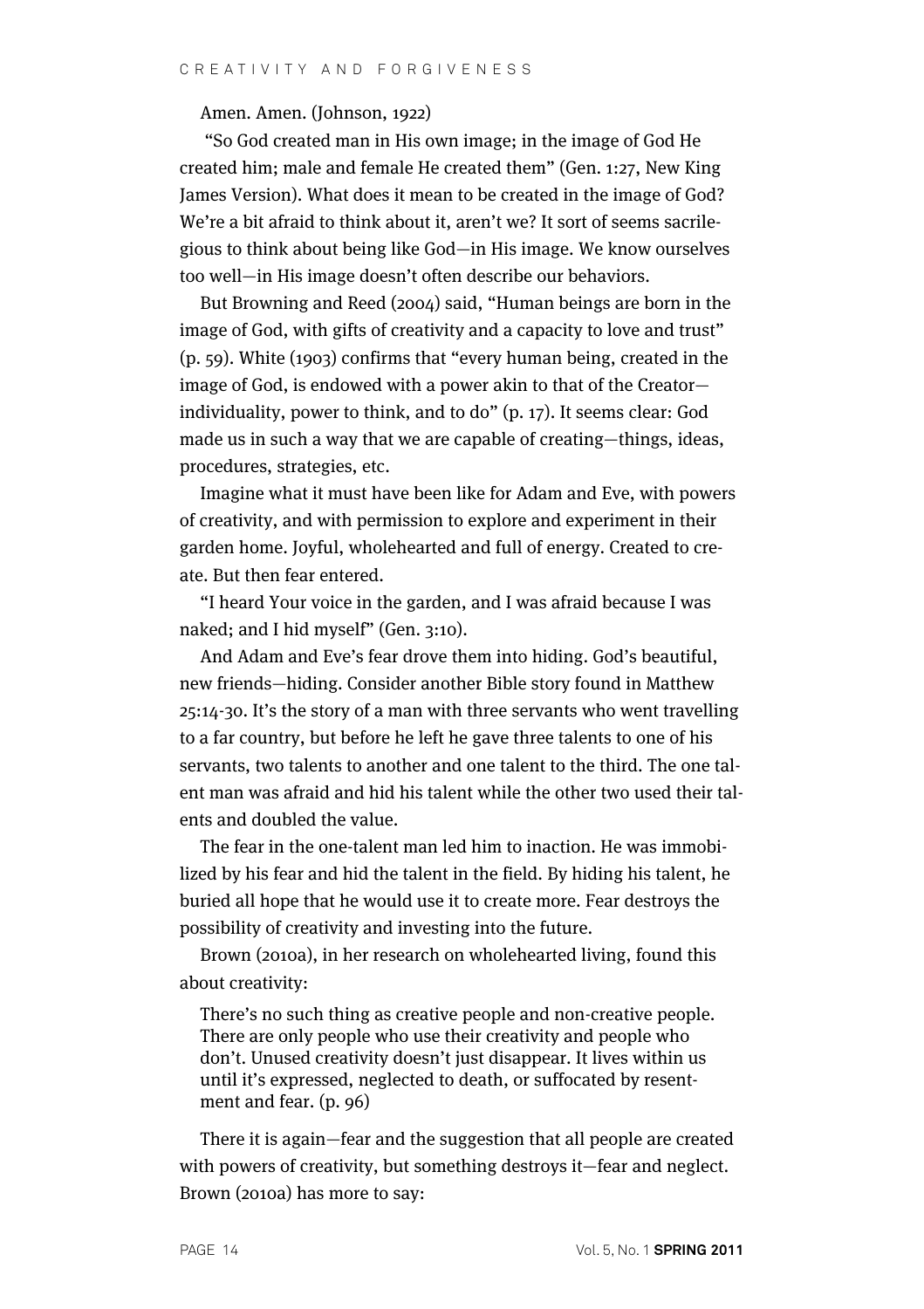If we want to live and love with our whole hearts, and if we want to engage with the world from a place of worthiness, we have to talk about the things that get in the way—especially shame, fear, and vulnerability. (p. 36)

Talk about it! My heart cries out, "No, I don't want to talk about shame, fear, and vulnerability." I started out to write a simple devotional—connecting creativity to forgiveness and showing how we need forgiveness for our mistakes, so we don't recoil and become afraid to try again. But now I'm pulled into fear, shame and vulnerability. I should have known this wasn't going to be an easy task when my pile of forgiveness books didn't yield any simple answers. In fact, several were downright discouraging—pointing to the complexity of forgiveness and showing why it's so difficult. And actual research on forgiveness is even more depressing (Malcolm. W, 2008). Clearly, there are no easy answers.

Even though I'm reluctant, I believe we need to talk about the things that get in the way of whole-hearted living—of creativity. I believe God created humans with the power to think and do—the power to create. So let's try to talk about it—the things that get in the way of creativity—of whole-hearted living. But first we must consider a couple of definitions from Brown (2010a): "Guilt = I did something bad. Shame = I am bad. Shame is about who we are, and guilt is about our behavior" (p. 41).

Adam and Eve were guilty. They did something bad—really bad. They disobeyed God and consequently were afraid. This drove them into hiding—away from their loving community, away from God.

But what about the one-talent man? He was afraid before he even did anything. In fact, it was his fear that caused him to do nothing. But he blamed the one to whom he owed the one talent in the first place: "Master, I knew you to be a hard man, reaping where you did not sow and gathering where you scattered no seed" (Matt. 25:24). Never mind that he had the same master as the other two servants who managed to pull themselves together and do something constructive with what was given them! The one-talent man was using a strategy from the playbook of our first parents. Adam blamed Eve (and God for giving her to him); Eve blamed the serpent.

In a TED (Technology, Entertainment, Design) talk, Brown (2010b) points out that blame is a way to discharge pain and discomfort, both of which are related to feelings of being "not enough." Somehow not measuring up to expectations—comparing ourselves with others and knowing we fall short—leads us into blame. Brown (2007) states: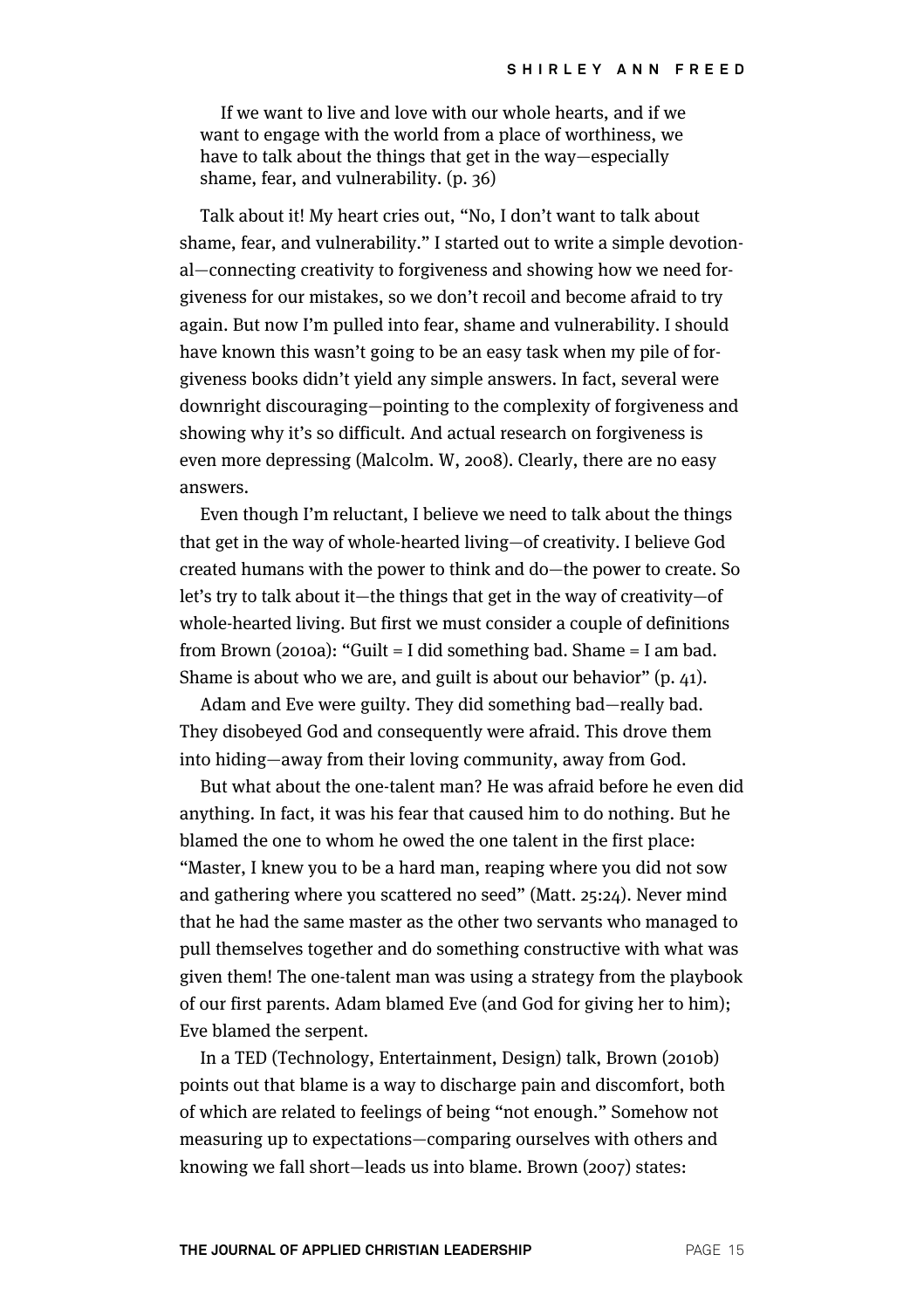We are a culture obsessed with finding fault and assigning blame. Holding ourselves or others accountable is a good thing, but blame and accountability are very different. I think the difference between accountability and blame is very similar to the relationship between guilt and shame. Like guilt, accountability is most often motivated by the desire to repair and renew…. On the other hand, we often use blame to discharge overwhelming feelings of fear and shame…. Like shame, blame shuts us down and is not an effective tool for change. (p. 212)

Back to Adam and Eve. They made a huge mistake. They were hiding in fear and guilt. But notice what happened. Before God gave them the consequences of their sin (mistake), He made a promise. He promised that Jesus would come and put enmity between the serpent and the woman and her seed or offspring (Gen. 3:15). What grace! What love! No shame.

And therein lies the secret for dealing with shame and guilt. We have been given a total gift of life and grace. We're accepted and loved in Christ (Eph. 1:6), as long as we remember the gift. Volk (2005) expresses it well:

Our very existence is God's gift. Our redemption from the snares of sin is God's gift. Both are undeserved, and neither could have been deserved. From start to finish, we are always given free of charge and given more than our due. It is therefore only fitting that we give others more than their due—give them gifts that satisfy their needs or delight their senses and imagination, and give them the gift of forgiveness that frees them from guilt and the obligation to pay for their misdeed. (Volf, 2005, pp. 203-204)

But what about shame—that uncomfortable feeling of being "not enough"? Why is it so "sticky?"

Brown (2010a) states that "children who use more shame self-talk (I am bad) versus guilt self-talk (I did something bad) struggle mightily with issues of self-worth and self-loathing. Using shame to parent teaches children that they are not inherently worth of love" (p. 42).

But where does our self-worth come from? I remember the selfesteem movement of the 80s and 90s. I went into schools where teachers and students would start the day with a rousing "I'm getting better and better each day!" and again, "I'm getting better and better each day!" But the trouble is, they weren't. Learning didn't increase with all the shouting. Those children needed to learn some skills. They needed to learn how they were created—with the power to think and do.

Let's get something straight. If we believe God created us in His image, we will embrace the sacredness of our own life and that of everyone else. We will recognize our worth. Psalm 139 makes it clear: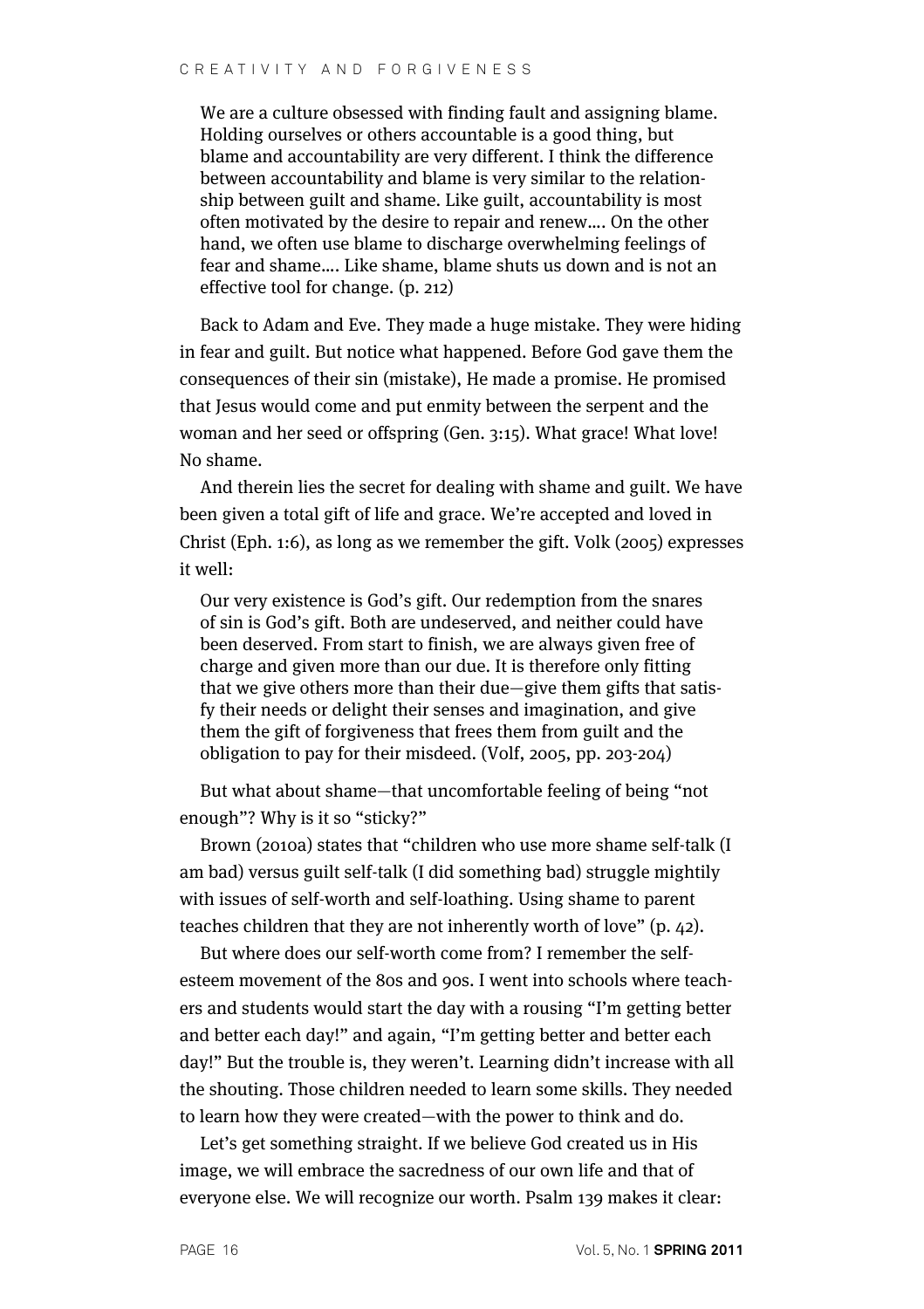For you formed my inward parts; You wove me in my mother's womb. I will give thanks to You, for I am fearfully and wonderfully made; Wonderful are Your works, And my soul knows it very well…. How precious also are Your thoughts to me, O God! How vast is the sum of them! If I should count them, they would outnumber the sand. When I awake, I am still with You. (Ps. 139:13-18, New American Standard Bible)

And when we believe that God loved us so much that He gave us Jesus and that Jesus would have come for just one—me—it makes all the difference in our sense of self. Perfect love casts out fear (1 John 4:18).

I don't know when I first realized that God really loves me—that He created me to be a unique person. I think I've lived my entire life with competing messages. My parents loved me. I had lots of evidence of that. I had aunties and uncles whose hugs showed me I was loved and accepted. But there were other messages—strong messages about what I should and shouldn't do. From birth, there were people trying to shape me into what they thought I should be—friends, teachers, pastors, relatives, colleagues. All tried to shape me "into their image." Guilt and shame got confused. Sometimes I really believed I was bad because I couldn't behave the way they expected me to. I was always being compared to someone else. My own story, the story of who Shirley is and how God created me, dimmed and I started to live another story—or many stories—those of other people. The grace story and the shame story got mixed together. I wasn't pleasing anyone—not myself, not other people, and not God.

But God didn't give up on me. He doesn't give up on anyone. Bit by bit, the tangled web of "not enough"—not smart enough, not rich enough, not thin enough, not beautiful enough, not strong enough, not healthy enough—gave way to a totally engulfing narrative—a narrative of love and grace, a narrative of love and belonging, a narrative of enough. There is enough grace—God's grace to cover all the blame and shame I and others put on me.

Is it easy? No! The competing stories are still present, but now that I've talked about them, they can't hide. I have a choice and I know what I'm choosing between. And when the stories get confusing, I go back to my favorites: What's So Amazing About Grace? by Philip Yancey. Epic: The Story God Is Telling, by John Eldredge. Matthew 27.

And I remember these words: